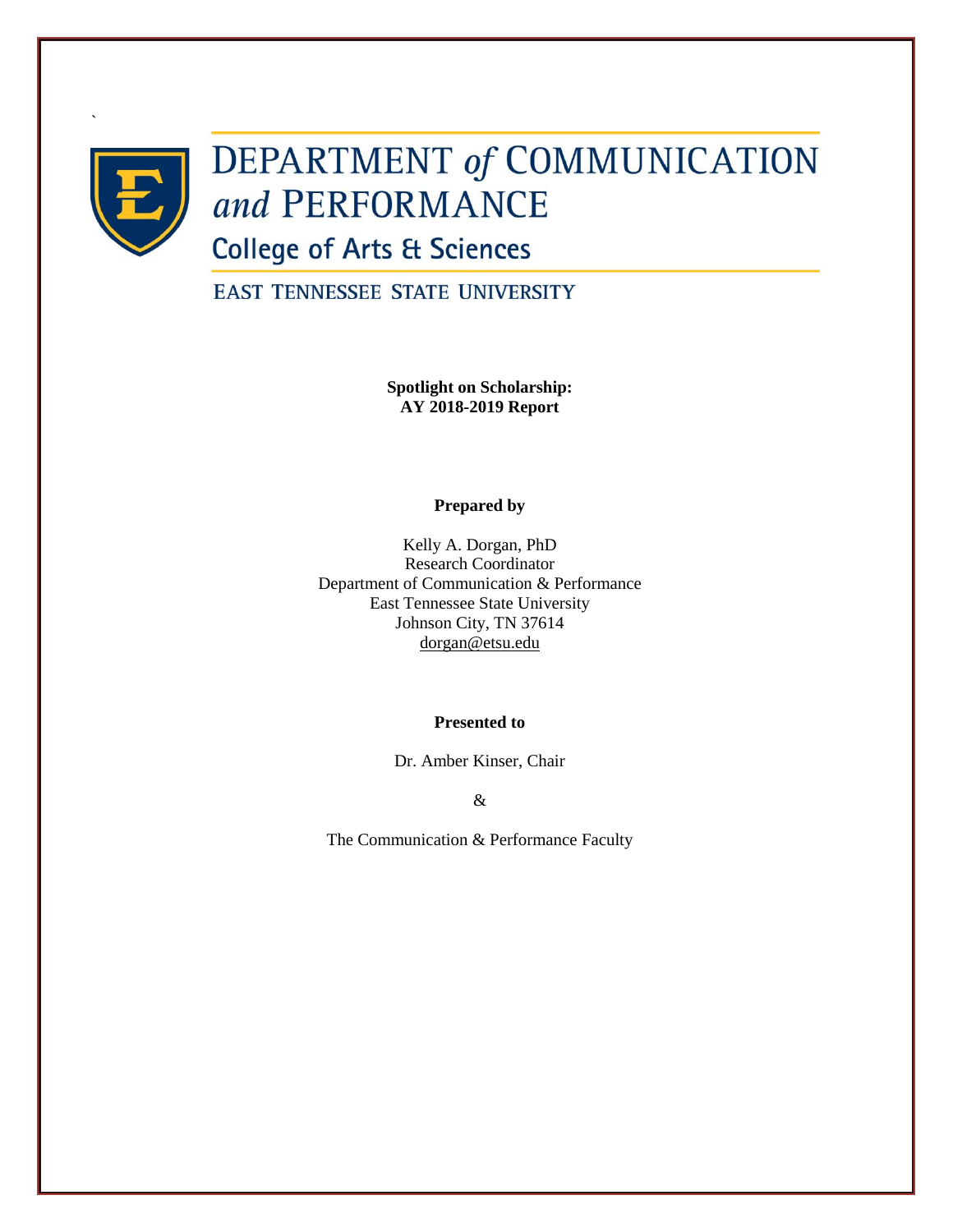

# **DEPARTMENT of COMMUNICATION** and PERFORMANCE

**College of Arts & Sciences** 

# **EAST TENNESSEE STATE UNIVERSITY**

October 24, 2019

Friends & colleagues—

In this report, you will find a selection of our AY 2018-2019 scholarly and creative activities in the Department of Communication & Performance. Particularly, we highlight the exciting and unique translational work being done in our department, celebrating how we continue to partner with and across communities.

## **On & off campus**

When it comes to bridging communities, our Storytelling faculty continue making invaluable contributions. For example, the Storytelling Concerts brought to the region internationally recognized performers Jules Corriere and Antonio Rocha. Then there are the Story Slams; Delanna Reed oversees six each year, three in the fall, three in the spring, providing a platform for seasoned and emerging storytellers at the university and in Northeast Tennessee.

Once again, under the direction of Laughton and Erin Messmer, the Speech and Debate Team brought home numerous awards from tournaments. You'll read more about their accomplishments later in this report. Then, in April 2019, they partnered with Dr. Carl Brown, an ETSU graduate and Communication Studies Hall of Fame recipient, to review opportunities and strategies for creating our own Speech Lab. Look for announcements in the future. Of course, all of Erin's work for the Speech and Debate Team is on top of her current dissertation research in the College of Education.

Taking a unique approach to translational work, Christine Anzur distilled the findings from her article published in the prestigious *Journal of Family Communication.* She authored a research brief and posted it to the same online discussion forum where she recruited participants for her dissertation study. That's an innovative way of reaching the communities we serve.

## **Awards & honors**

Nancy Donoval, Storytelling Program Coordinator, received the National Storytelling Network's ORACLES Circle of Excellence Award. Read more about that below. Then, there were several nominations. Christine Anzur was nominated for the Sandra Petronio Family Communication Dissertation Excellence Award, National Communication Association. Also, Kelly Dorgan's essay, "Under the Rhododendrons" was nominated for the Pushcart Prize.

Excitingly, there's already news about other faculty members having received awards (Hint: Ellen Young and Delanna Reed). Look for upcoming announcements and reports.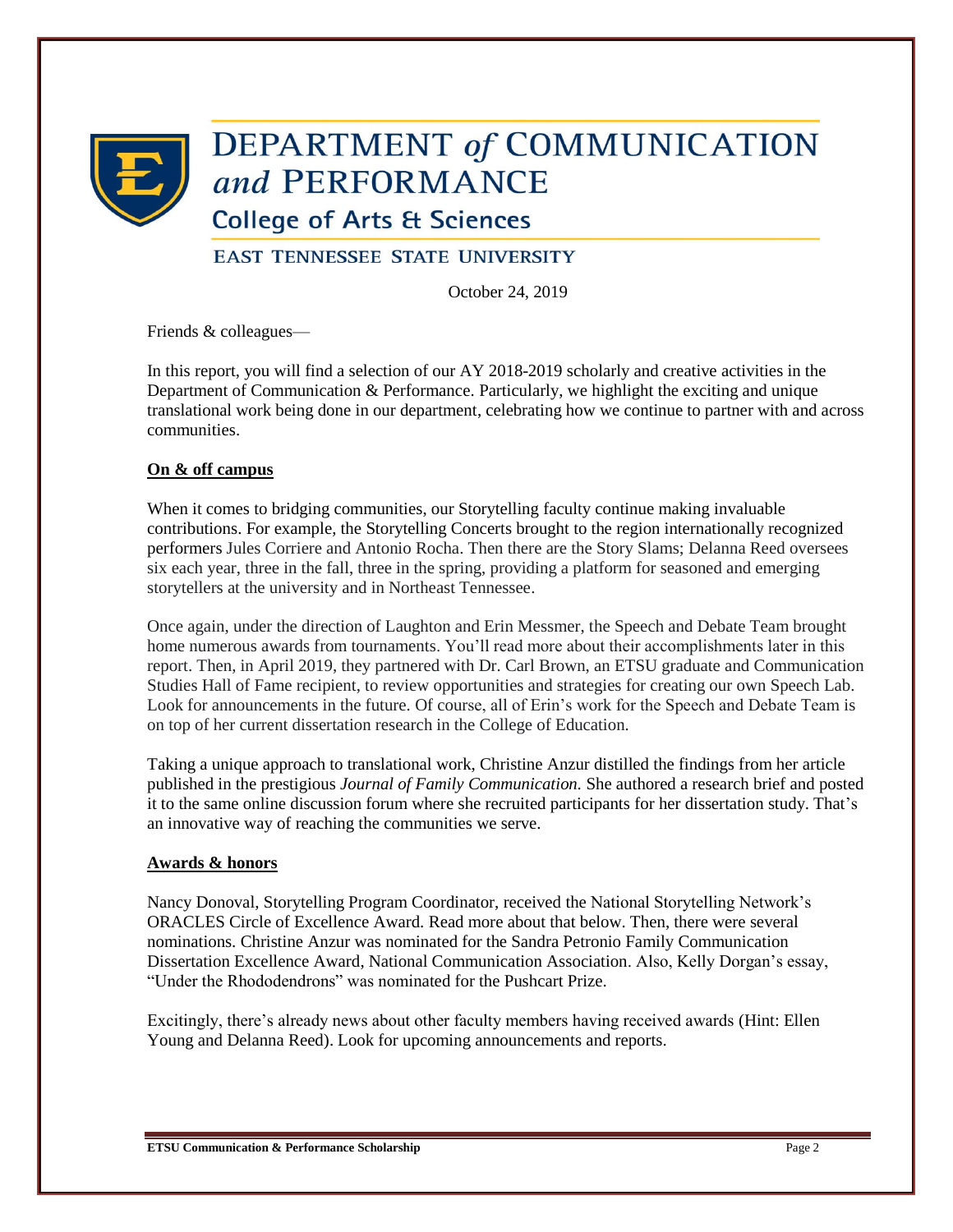### **Partnering & collaborating**

A number of us have been busy partnering with communities outside of academia. Wesley Buerkle continued his scholarly work on sexual consent by presenting at the 2018 Escape from Rape. Subsequently, he received several invitations to present on the topic, including with OASIS at a men's residence hall, and to the ETSU Bridge Program over the summer. Well done, Wesley!

Laughton Messmer partnered with old friends when he performed in the Department of Theatre and Dance's production of *Middletown*. Kelly Dorgan returned to Warf-Pickel to work with the Department of Media and Communication, teaming up with Candy Bryant to produce two of Kelly's essays for podcasts. Jamie Sproles continues to partner with our alumni to return them to the classroom; you'll read more about her amazing contributions below.

Not surprisingly, Andrew Herrmann was quite productive during his spring 2019 Non-Instructional Assignment. He continued his long-term collaboration with Dr. Art Herbig, co-editing their new book series, *Communication Perspectives on Popular Culture.* He's also been hard at work on *The Journal of Autoethnography,* a new publication from the University of California Press. A co-editor, Andrew expects the journal's launch by early 2020. We'll keep following his groundbreaking scholarship. Until then, if you want to know more, read here: [https://www.ucpress.edu/blog/39532/new-journal-coming-in-](https://www.ucpress.edu/blog/39532/new-journal-coming-in-2020-journal-of-autoethnography)[2020-journal-of-autoethnography](https://www.ucpress.edu/blog/39532/new-journal-coming-in-2020-journal-of-autoethnography)

## **Advising & mentoring**

A special thanks goes to the mentors and advisors in our department. Let's highlight Amber Kinser's contributions, for example. Amber mentored **9** student-researchers, advising them through the Institutional Review Board approval process, a time-consuming endeavor. Serving as a liaison between the IRB and the department has enabled her to effectively guide our emerging researchers. Amber's hands-on approach helps explain how engaged her advisees are, including Tama Lunceford who presented at the *Tennessee Communication Association* (Fall 2018).

Several of our faculty mentored students for the 2019 Boland Undergraduate Research Symposium. Excitingly, we had **11** undergraduates participate at Boland, including the advisees of Wesley Buerkle and Andrew Herrmann who presented original research. Plus, Laughton Messmer mentored a member of the Speech and Debate Team, offering Boland attendees insight into the importance of parliamentary debate. Additionally, we had **10** majors/minors and one graduate student participate in the Inaugural Young Appalachian Story Summit held in December 2018 at the International Storytelling Center. For the Summit, Kelly Dorgan served in an advisory capacity, working with our own graduate, Ms. Rachel Stiltner, ISC Communications Director. Kelly again teamed with Rachel, as well as graduate Kathryn Duvall of ETSU Pediatrics, to host an Engaged Storytelling Seminar (April 2019); this seminar helped nearly **30** students gain additional training in how stories connect communities and foster research.

In closing, thank you for all your scholarly and creative activities. We have even more projects, achievements, and performances on the horizon.

Gratefully,

Kelly A. Dorgan, PhD Research Coordinator Department of Communication & Performance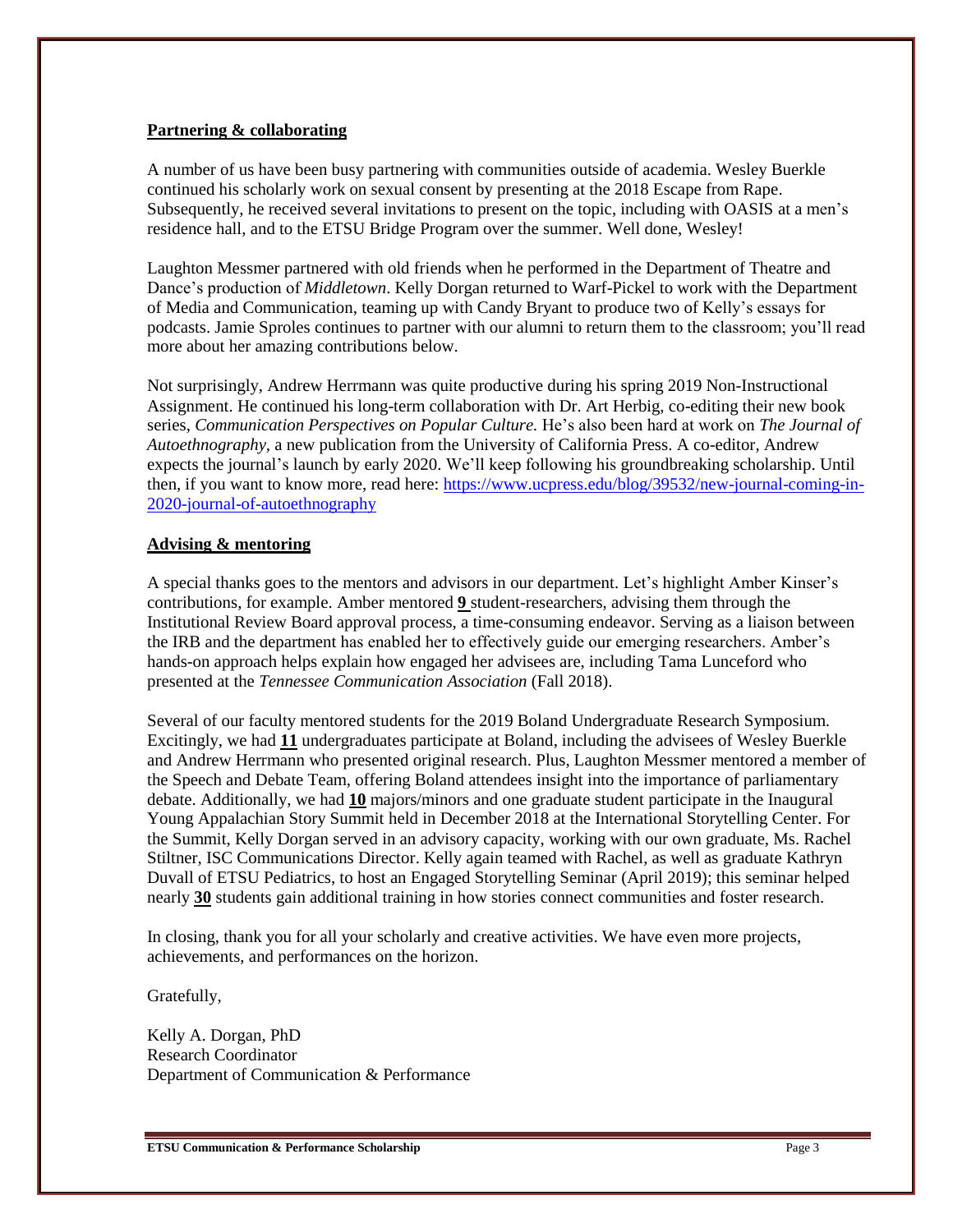# Thank You, **Lori Ann Manis**!

For all the ways you support this initiative.

**Faculty Activities ~Selected~**

## **Christine Anzur**

### **Publication:**

Anzur, C. K. & Myers, S. A. (2019). "To Meet Her, That Changed Everything": Adult Adoptees' Discursive Construction of the Meaning of "Parent" Following Birth Parent Contact. *Journal of Family Communication*.<https://www.tandfonline.com/doi/abs/10.1080/15267431.2019.1656633>

## **Presentations:**

Anzur, C. K. (2019, April). *Relational Maintenance Behaviors in Nontraditional Parent-Child Relationships.* Paper presented at the annual meeting of the Eastern Communication Association, Providence, RI.

Anzur, C. K. (2019, April). *"Don't Trash Talk My [Birth] Parents": Negative Parental Disclosure in Adoptive Families*. Paper presented at the annual meeting of the Eastern Communication Association, Providence, RI.

### **Erin Blankenship-Messmer**

#### **Dissertation:**

Messmer-Blankenship, E. (In Progress). First-Generation Women's Perceptions of Support While Enrolled in College: A Phenomenological Study [Dissertation].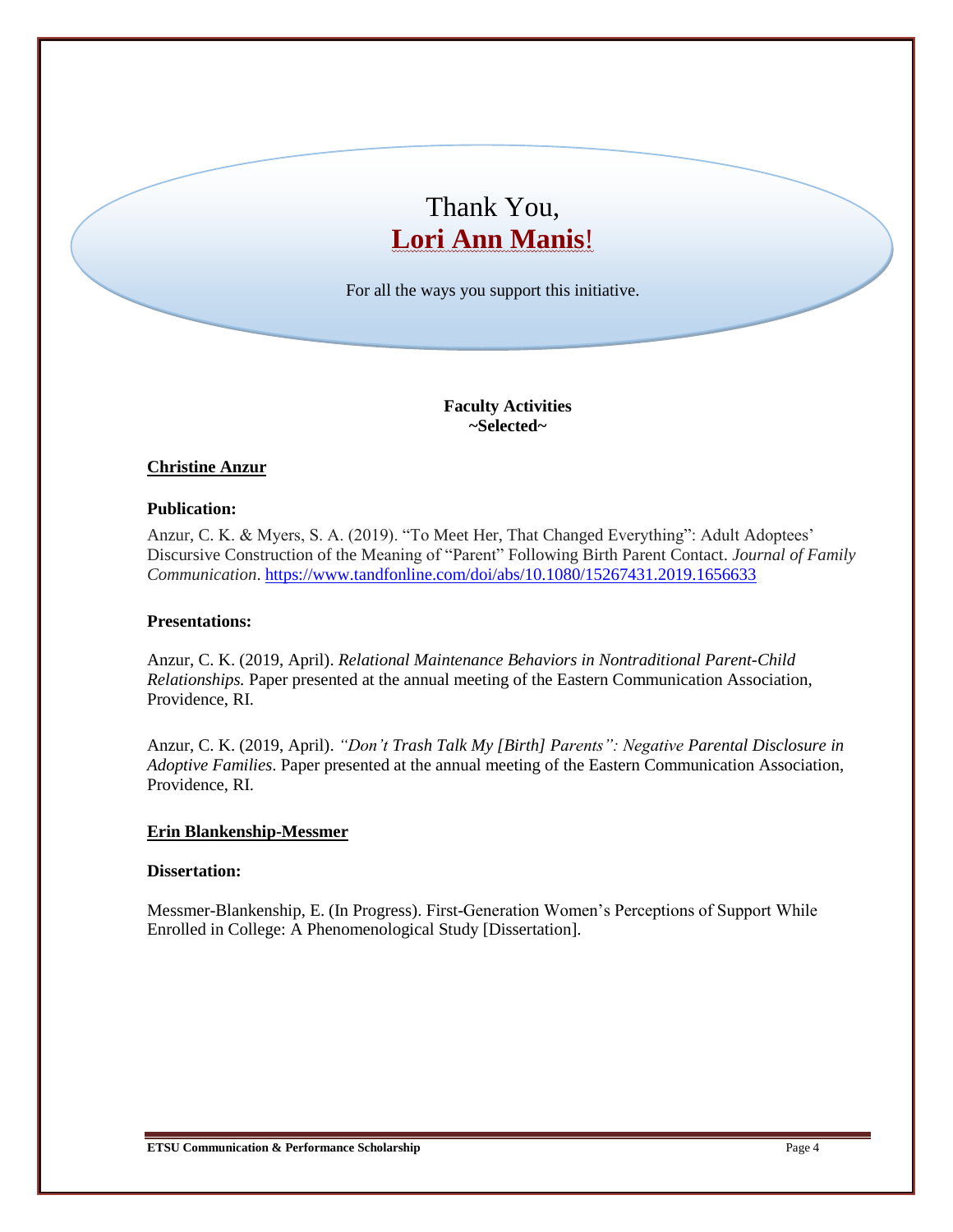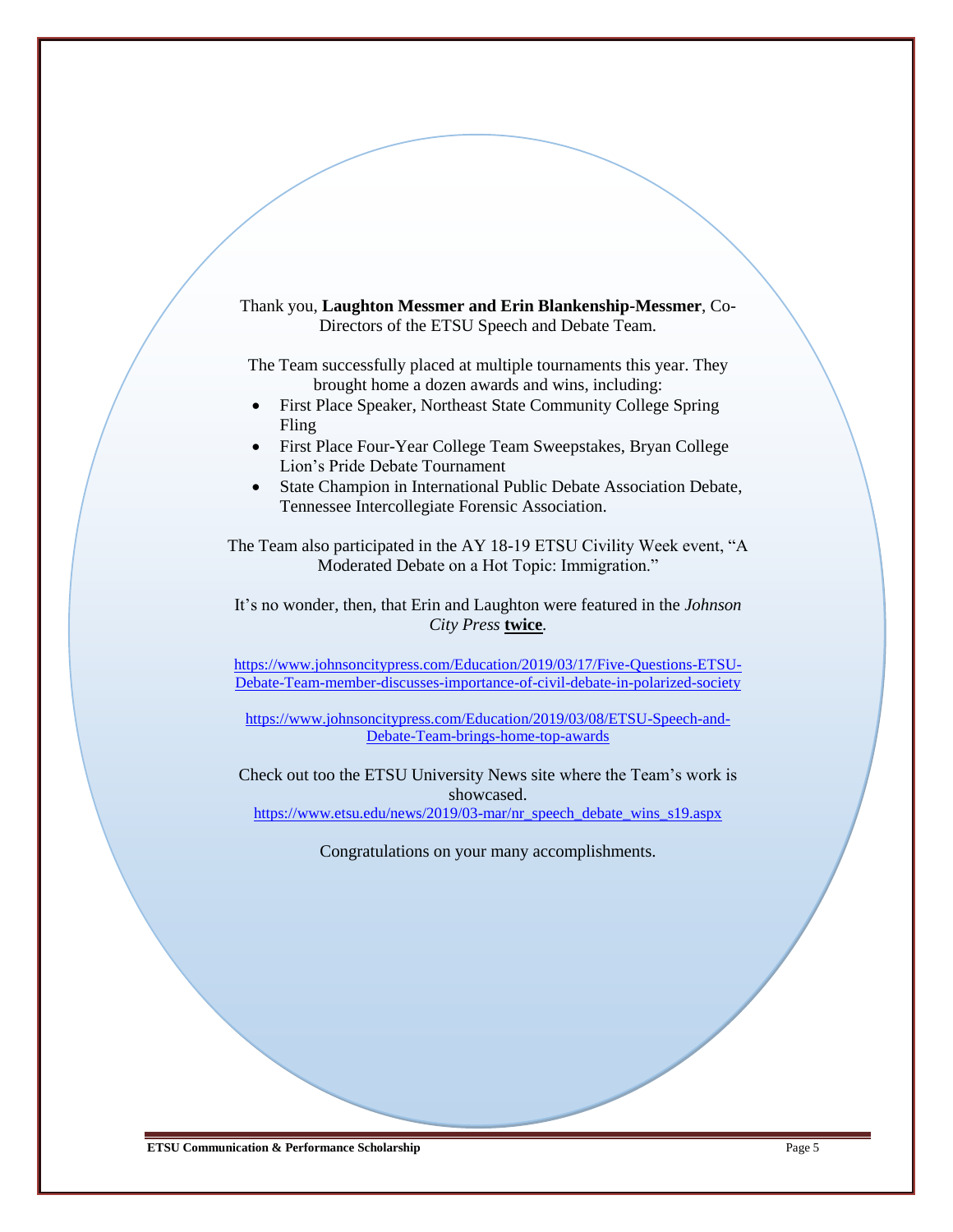### **Wesley Buerkle**

#### **Publications:**

Buerkle, C. W. (2019). "I Didn't See It, but I Know What It's About": The Motion Picture Trailer and Problematic Synecdoche." *The Journal of Popular Culture.*

Buerkle, C. W. (2019). Adam Mansplains Everything: White-Hipster Masculinity as Covert Hegemony. *Southern Communication Journal*, 170-82.

Buerkle, C. W. (2018). Selling Guilt: Using Kenneth Burke to Teach Critical Readings of Advertising. *Great Ideas for Teaching Students (G.I.F.T.S.) in Communication*, edited by John S. Seiter, Jennifer Peeples, and Matthew L. Sanders, Boston: Bedford/St. Martin's.

#### **Presentations:**

Buerkle, C.W. (2019, June). Consent. Presented to ETSU Bridge Program students. Johnson City, TN.

Buerkle, C.W. (2018, October). Ask the Sexpert: Real Men Understand Consent. Presented at an ETSU Men's Dormitory with OASIS. Johnson City, TN.

Buerkle, C. W. (2018, September). The Problem of Men Listening for Consent. Presented at the third annual meeting of Escape from Rape: A Cultural Change. Kingsport, TN.

> **Wesley Buerkle** continues contributing to our campus and our region. In fall 2018, he participated in the Escape from Rape Conference, a joint initiative between ETSU and the local community. Then, he spoke by invitation at a men's dormitory at ETSU in conjunction with OASIS.

Repeatedly, Wesley takes his scholarly interests into communities. For example, just this summer, he partnered with the ETSU Bridge Program to speak about Sexual Consent to incoming freshmen.

If you haven't gotten a chance, take a look at the YouTube video that he researched and curated as part of a 2016 collaboration with the ETSU Counseling Center.

The video, "Images of Sexually Aggressive Men that Support Rape Culture," has received more than **9.7 million views** [https://www.youtube.com/watch?v=OP35WHm47-U\)](https://www.youtube.com/watch?v=OP35WHm47-U).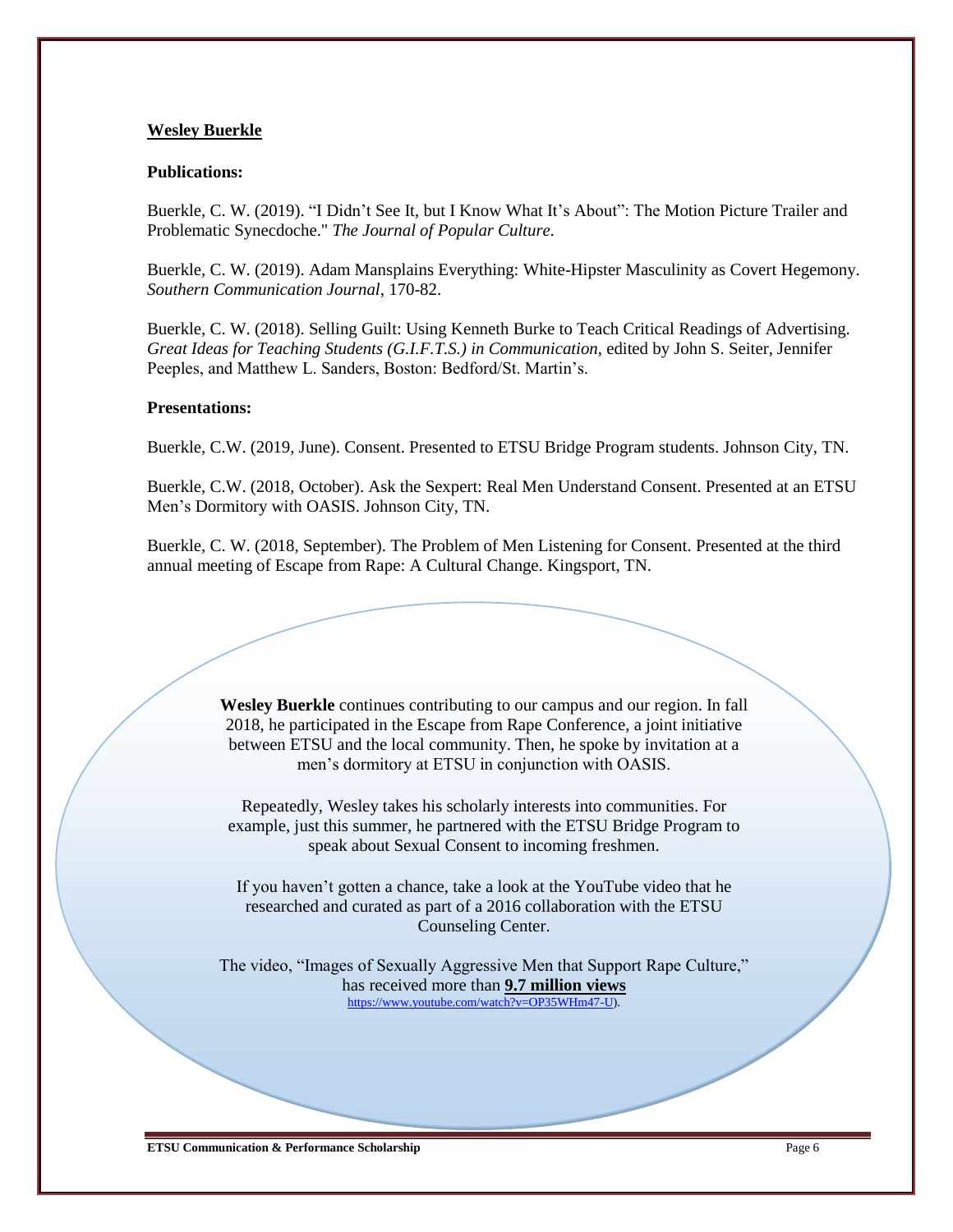## **Kelly A. Dorgan**

#### **Publications:**

Dorgan, K. A. (Fall, 2018). Black Ribbons. *Appalachian Heritage.* <http://appalachianheritage.net/2019/03/22/black-ribbons/>

Dorgan, K. A. (2018, December 20). Miscarriages of Social Justice. *The Nasiona.* <https://thenasiona.com/2018/12/20/miscarriages-of-social-justice/>

Dorgan, K. A. (2019, August 6). Community Garden: A Micro-Essay. *Dreamers Creatively Writing* (Canadian Magazine). <https://www.dreamerswriting.com/community-garden/>

### **Pushcart Prize Nominated Essay:**

Dorgan, K. A. (2018, October 19). Under the Rhododendrons (A #MeToo essay). *NYMBM* <http://www.notyourmothersbreastmilk.com/home>

### **Podcasts:**

**Dorgan, K. A.,** and Bryant, C. (2019, June 3). Miscarriages of Social Justice [Podcast Episode 7, produced in conjunction with the ETSU Department of Media and Communication and *Nasiona* podcast producers]. *The Nasiona.*

<https://thenasiona.com/2018/12/20/miscarriages-of-social-justice/>

**Dorgan, K. A.** (Forthcoming). Taking Care. *borrowed solace.* [Podcast Episode 4, produced in conjunction with the ETSU Department of Media and Communication and *borrowed solace*  producers]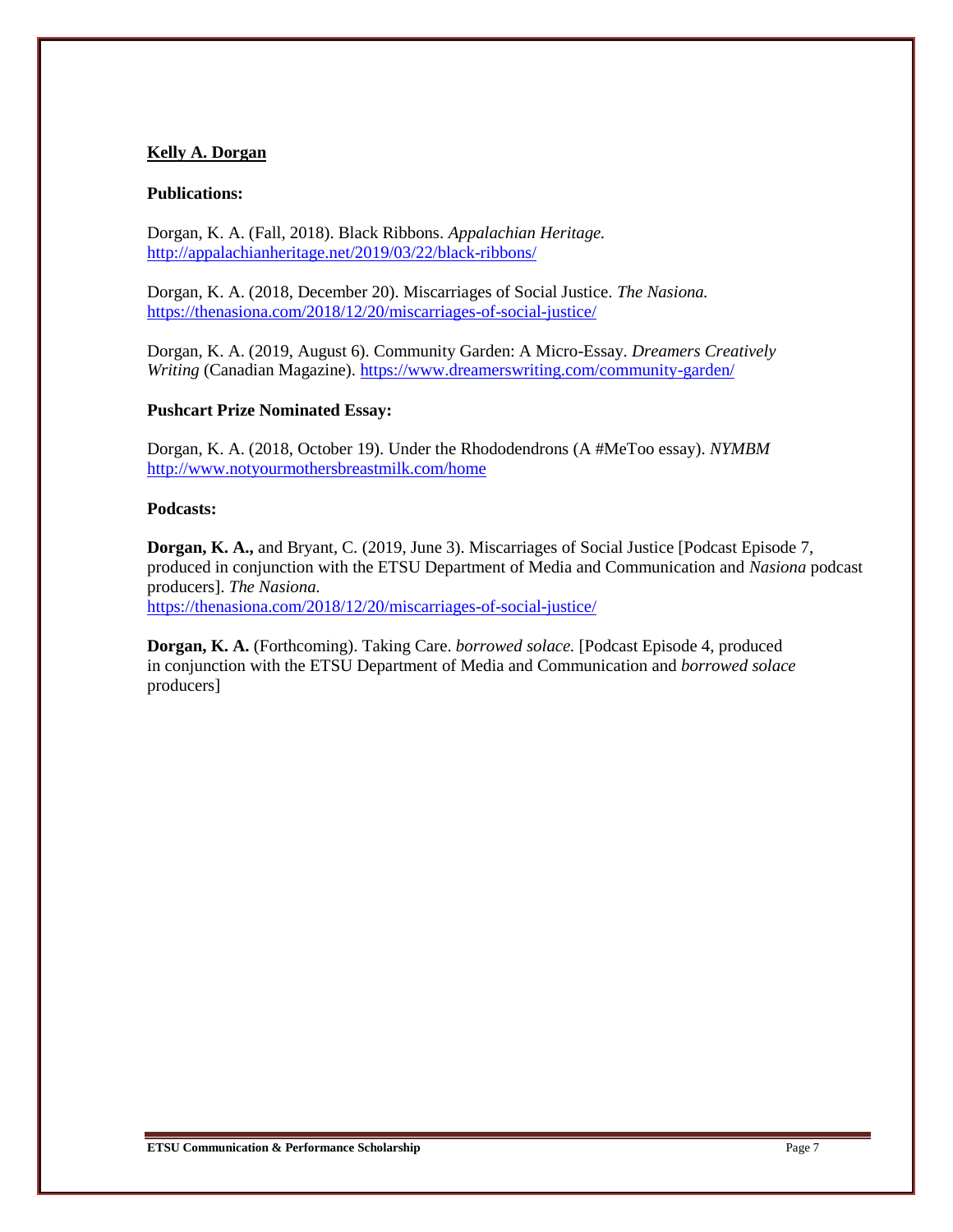Let's talk about how we're entering digital worlds to reach across populations.

**Christine Anzur** authored a research brief based on her interviews with adult adoptees. Specifically, she narrowed her findings published in the *Journal of Family Communication*. Then, she made those findings accessible to the adoption forum of Reddit, the same forum where she recruited participants for her dissertation research.

Christine says that posting her research brief allows her to **"reach a larger audience of adoptees/adoptive parents/birth parents who otherwise would not have access to the piece."**

Meanwhile, **Kelly Dorgan** teamed up with Candy Bryant to produce a segment for *The Nasiona Podcast.*

In spring 2019, Kelly was invited by the Executive Director and Editor-In-Chief of *The Nasiona* to be featured on a podcast episode about mothering. Kelly partnered with Candy, the Multimedia Specialist for the ETSU Department of Media and Communication. A trained vocal professional, Candy worked with engineers and producers to bring to life Kelly's 2018 essay, "Miscarriages of Social Justice."

The podcast episode debuted on June 2, 2019, increasing the reach of Kelly's work on the intersection of gender, culture, and ill/wellness. <https://thenasiona.com/2019/06/02/episode-7-motherhood/>

As we grow, so too will our online presence, enabling us to bridge scholarly and public communities.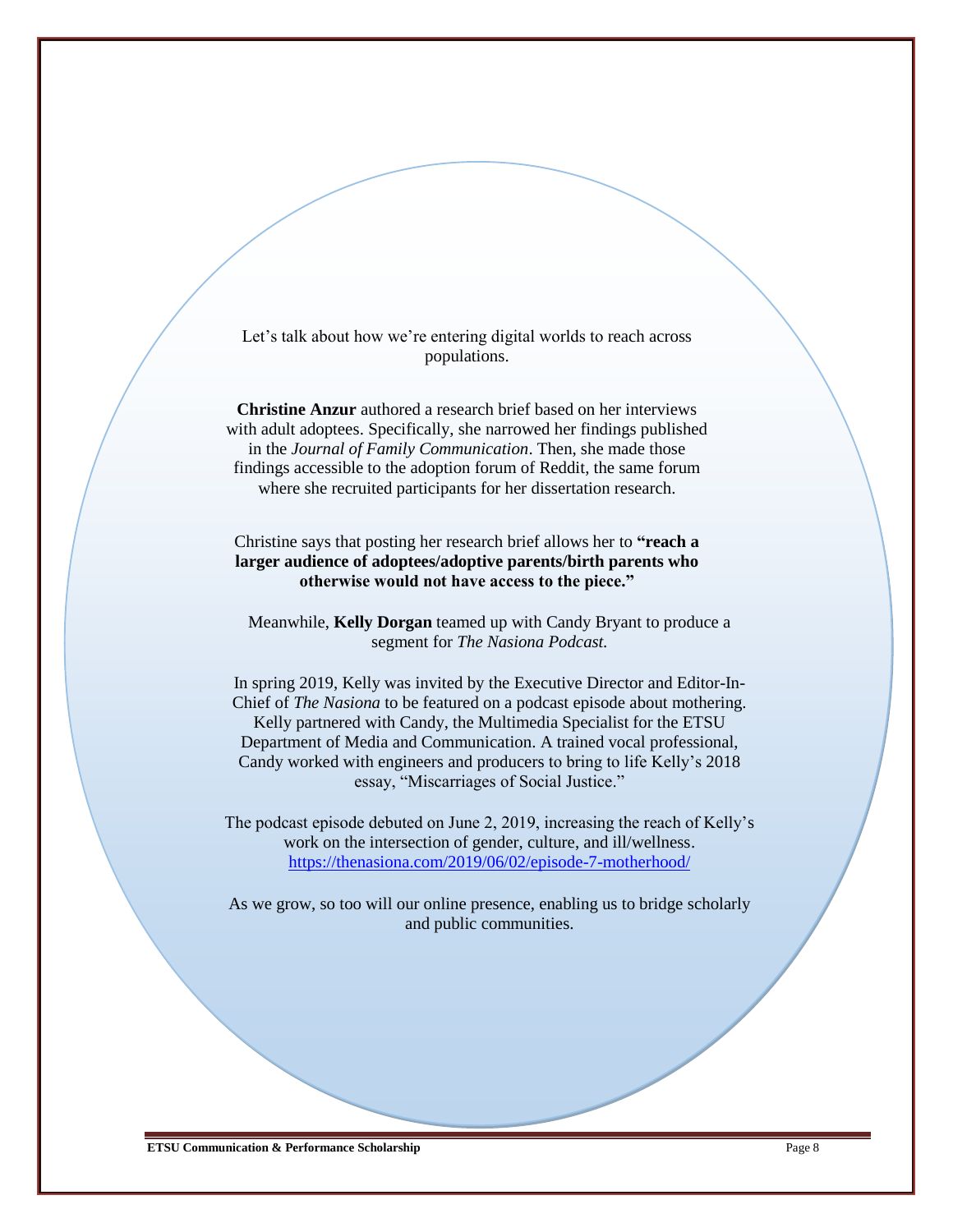#### **Andrew Herrmann**

### **Publications [Co-Editor]:**

**Herrmann, A. F.,** & Herbig, A. (2019). [Eds.] Communicating with Memes: Consequences in Post-Truth Civilization*. Communication Perspectives on Popular Culture, 6.* 

**Herrmann, A. F.,** & Herbig, A. (2018). [Eds.] Myth, Fan Culture, and the Popular Appeal of Liminality in the Music of U2: A Love Story*. Communication Perspectives on Popular Culture, 5.* 

### **Presentations:**

Herrmann, A. F. (2019). Trapped: The Corporate Colonization of Topher Brink. Paper presented at the 89th Southern States Communication Association, Montgomery, AL.

Herrmann, A. F. (2019, April). Evangelicals, #ChurchToo, and Trump: Evangelicalism at the Crossroads. Paper presented at the 89<sup>th</sup> Southern States Communication Association, Montgomery, AL.

**Herrmann, A. F.** & Herbig, A. (2019, April). Beyond Transmedia: The Theoretical Groundwork for a Polymediated Narrative Approach. Paper presented at the 89<sup>th</sup> Southern States Communication Association, Montgomery, AL.

Herbig, A., & **Herrmann, A. F.** (2018, November). Polymediated Narrative: A New Approach to Modern Media, Discourses, and Stories. Paper presented at the National Communication Association Convention, Salt Lake City, UT.

## **Delanna Reed**

#### **Presentation:**

Reed, D. (2018, October). Feminist Analysis of *Beauty and the Beast* in *The Shape of Water*, American Folklore Society, Buffalo, NY.

#### **Performances:**

Reed, D. (2019, August 25). Appalachian Tales and Ghost Stories for Vance Birthplace Historic Site, Weaverville, NC.

Reed, D. (2019, August 3). Ghost Story for Graveyard Tales Annual Jonesborough Storytellers Guild Concert at Rocky Mount, TN.

Reed, D. (2019, June 9). Original History Story of Stonewall Riots: Celebrating the 50<sup>th</sup> Anniversary of the Gay Rights Movement, First Presbyterian Church, Elizabethton, TN.

Reed, D. (2019, March). Original Tall Tale at Texas Storytelling Festival Liar's Contest, Denton, TX.

Reed, D. (2018, September). History Story of Jean O'Leary and Midge Constanza, TriPride LGBTQ (Gay) Rights Movement Concert, Johnson City, TN.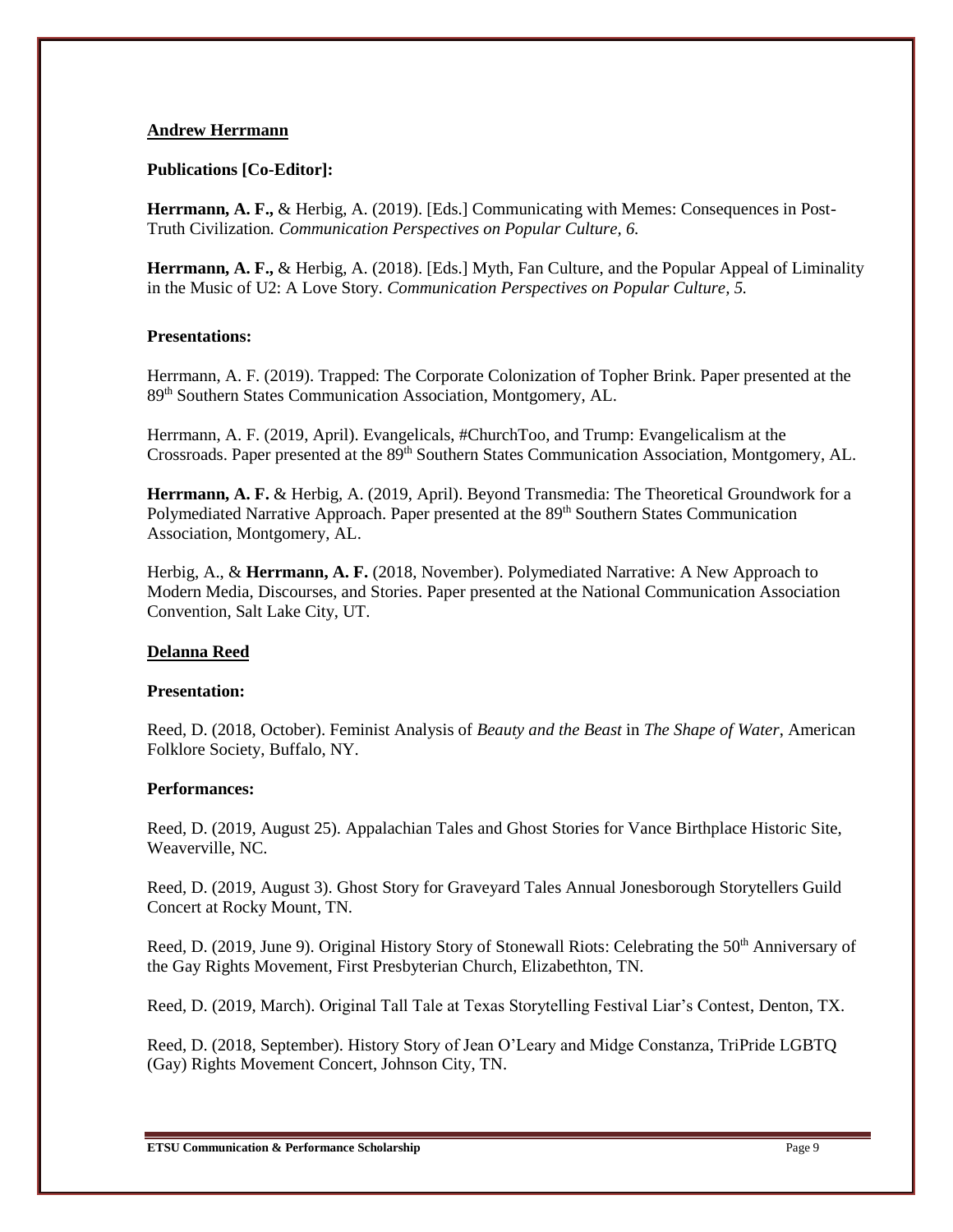Storytelling had a productive and exciting year.

**Nancy Donoval**, Storytelling Program Coordinator, recently joined our department, bringing with her a prestigious award.

Over the summer (2019), Nancy received the National Storytelling Network's ORACLES Circle of Excellence Award.

This national award is presented to **"artists who are recognized by their peers to be master storytellers who set the standards for excellence."**

Recipients like Nancy must have demonstrated over time a **"dedication to the art of storytelling."**

Read about this significant award at [https://storynet.org/2019-oracle](https://storynet.org/2019-oracle-awards-recipients/)[awards-recipients/](https://storynet.org/2019-oracle-awards-recipients/)

Congratulations on this spectacular achievement, Nancy!

 $\mathcal{R}$ 

True to form, **Delanna Reed** contributed to numerous community projects.

For example, she again served on the board for the 2019 TriPride Festival, helping plan, coordinate, and implement the weeklong celebration. This time the festival took place in Kingsport.

Then, in addition to her work for the Storytelling Institute and Story Slams, she also held storytelling workshops for migrant children at Head Start (August through November, 2018).

Bravo, Storytelling faculty! Your contributions continue to inspire us and elevate our communities and discipline.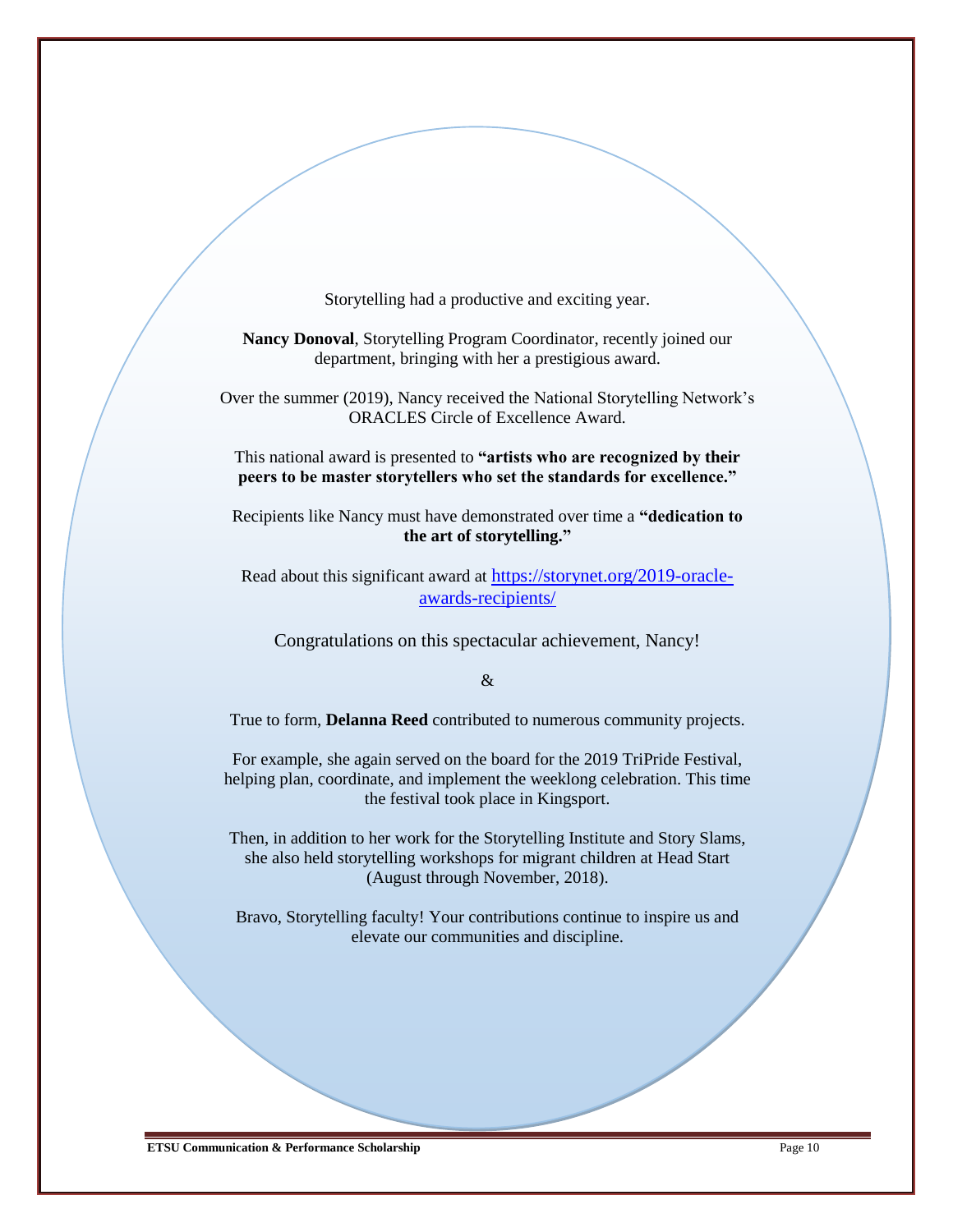## **Undergraduate & Graduate Student Activities ~Selected~**

#### **Undergraduate Scholarship**

#### **Boland:**

Armstrong, Heidi (2019, March 29). Guilt and Redemption: A Burkean Analysis of Body Positive Rhetoric. Advisor: Wesley Buerkle

Brandon, Gracyn (2019, March 29). From Communication Major to Communication Practitioner: Lessons from an In-Field Experience. Advisor: Kelly A. Dorgan

Faust, Max and Armstrong, Heidi (2019, March 29). Perpetuating Shame. Period. Advisor: Wesley Buerkle

Hartung, Julie (2019, March 29). Speech is Power: The Importance of Parliamentary Debate. Advisor: Laughton Messmer

Millsaps, Caroline and King, Caylee (2019), March 29). A Literature Review: How Understanding the Definition, Symptoms, and Risk Factors of Miscarriage Can Normalize This Phenomenon. Advisor: Kelly A. Dorgan

Nunez, Clarissa and Barron, Jessica (2019, March 29). Objectification of Women in the Hip Hop Industry. Advisor: Wesley Buerkle

### **Honors Theses:**

Hughes, Hal. (2019). Names and the Process of Identity: An Autoethnographic Approach to Becoming Someone Else. Advisor: Andrew Herrmann

Hughes, Zachary (2019). Exploring Perceptions of Leadership Created Through Communication: A Qualitative Study about Generation Z College Students. Advisor: Kelly A. Dorgan

Reynolds, Mykala (2019). "Miracle of Life My Ass": A Study of Gender and Pregnancy Discourse in Wynonna Earp. Advisor: Andrew Herrmann

Smith, Lauren. (2019). Trauma, Identity and Equestrianism. Advisor: Andrew Herrmann

Program available at: [https://www.etsu.edu/honors/ug\\_research/documents/bolandprogram.pdf](https://www.etsu.edu/honors/ug_research/documents/bolandprogram.pdf)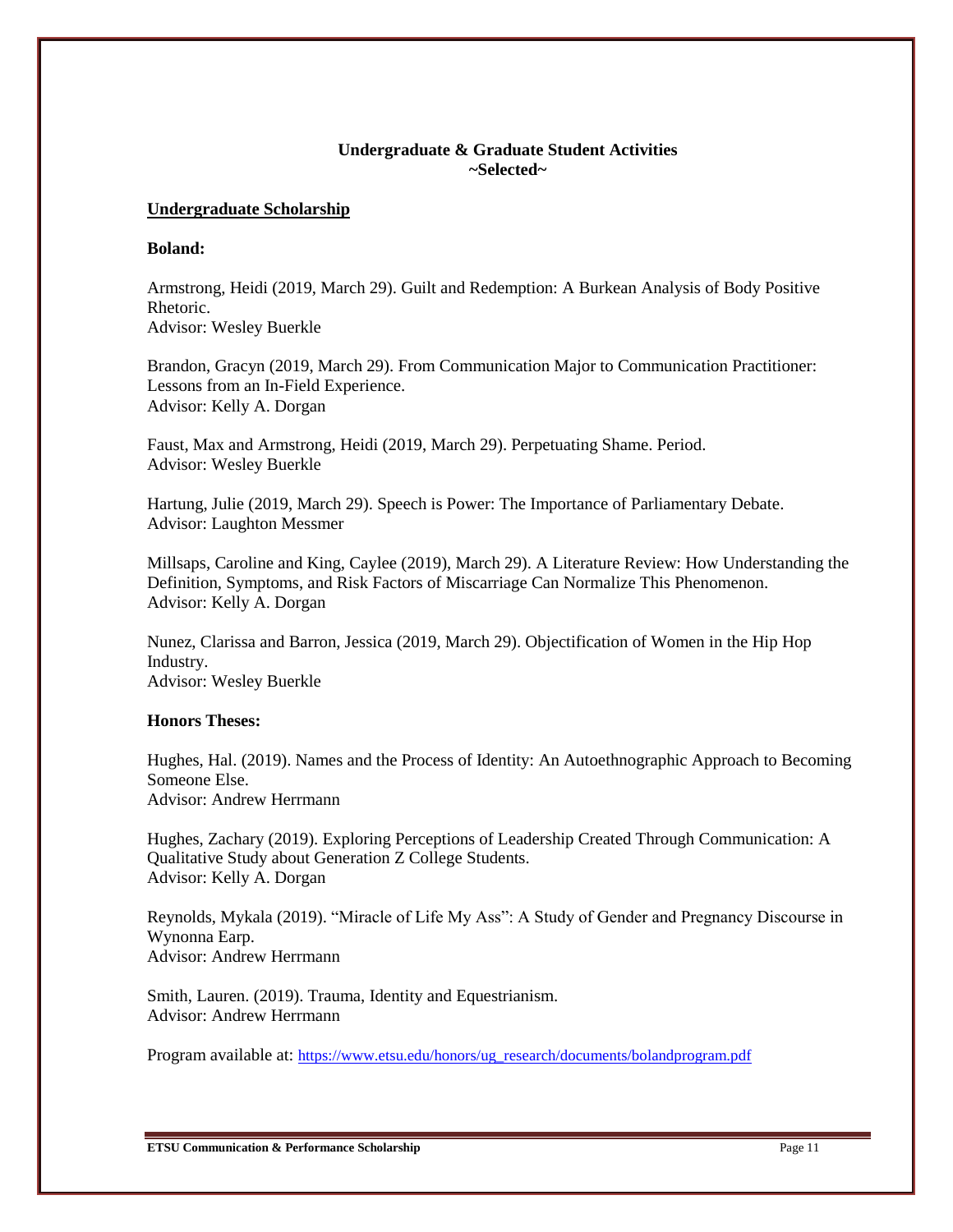#### **Welcome Jamie Sproles to the Spotlight**!

As the Alumni Coordinator for the Department of Communication and Performance, Jamie researches our alums.

Collecting data on our students' experiences (both pre/post-graduation), she tracks their professional involvements, including their job titles, responsibilities, and employers. Additionally, she manages our alumnirelated accounts on Facebooks and for Twitter, sharing news, events, and photographs.

Don't forget her work on the Future Alumni Survey!

Working to support our departmental mission, goals, and values, she gathers and analyzes data about our graduates, featuring findings on our website and in promotional material.

Of course, we're familiar with the amazing work Jamie does for **ETSU Alumni Return to the Classroom**.

Each semester, she stays busy, recruiting graduates, organizing their visits to campus, and coordinating their presentations to current ETSU students in upper-division and General Education classes.

Her efforts highlight the awesome achievements of our majors after their graduation. Furthermore, by attending alumni presentations, our current students are better able to consider professional opportunities, as well as to network—right in the classroom!

Thank you, Jamie! We notice and appreciate **all** the ways you support our current and former students, along with our department's mission and goals.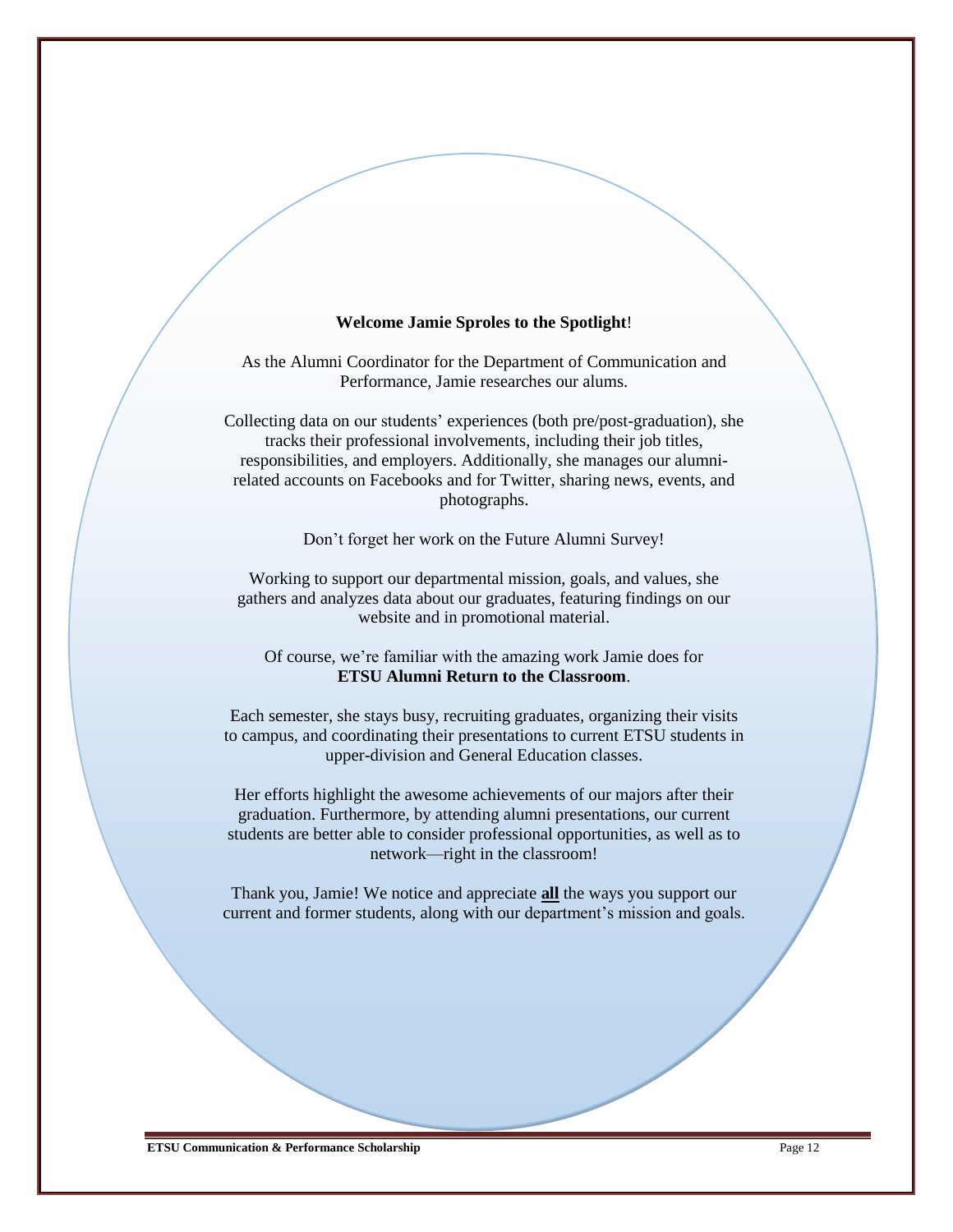#### **Graduate Theses & Capstones:**

Claxton, Alana (2019, March). Cooking Lessons: Oral Recipe Sharing in the Southern Kitchen. [Thesis] Advisor: Amber Kinser

Daggett, Matthew (2019, March). The Ill Man: An Exploration of Chronic Illness Disclosure within Masculine Culture. [Thesis] Advisor: Kelly Dorgan

Gay, Kallie (2019, April). Becoming a Master Manager: An Analysis of SNAP Recipient Stories of Navigating Government Assistance. [Thesis] Advisor: Amber Kinser

Israel, Kristi (2019, April). Constructing a Celtic Identity in the Contemporary United States. [Capstone] Advisor: Delanna Reed

> As if serving as Department Chair isn't enough, **Amber Kinser** also tackles the important work of Graduate Coordinator for our Communication and Storytelling Studies master's program.

Under her direction, the graduate program flourishes, in part because of her initiatives. In her Methods class, she teaches novice researchers how to effectively work with the ETSU Institutional Review Board, as well as how to design and implement multi-phasic research projects.

Add this to her other initiatives!

In October 2018, Amber organized and hosted the **inaugural graduate student writing retreat**. This retreat provided seven graduate students with the opportunity to spend a quiet weekend devoted to their research, including analyzing and writing results.

Then, her **Performance Hour** (December 7, 2018) brought together faculty and graduate students for an evening of storytelling and scholarly readings.

Thank you, Amber, for providing these opportunities for our graduatestudent scholars and performers.